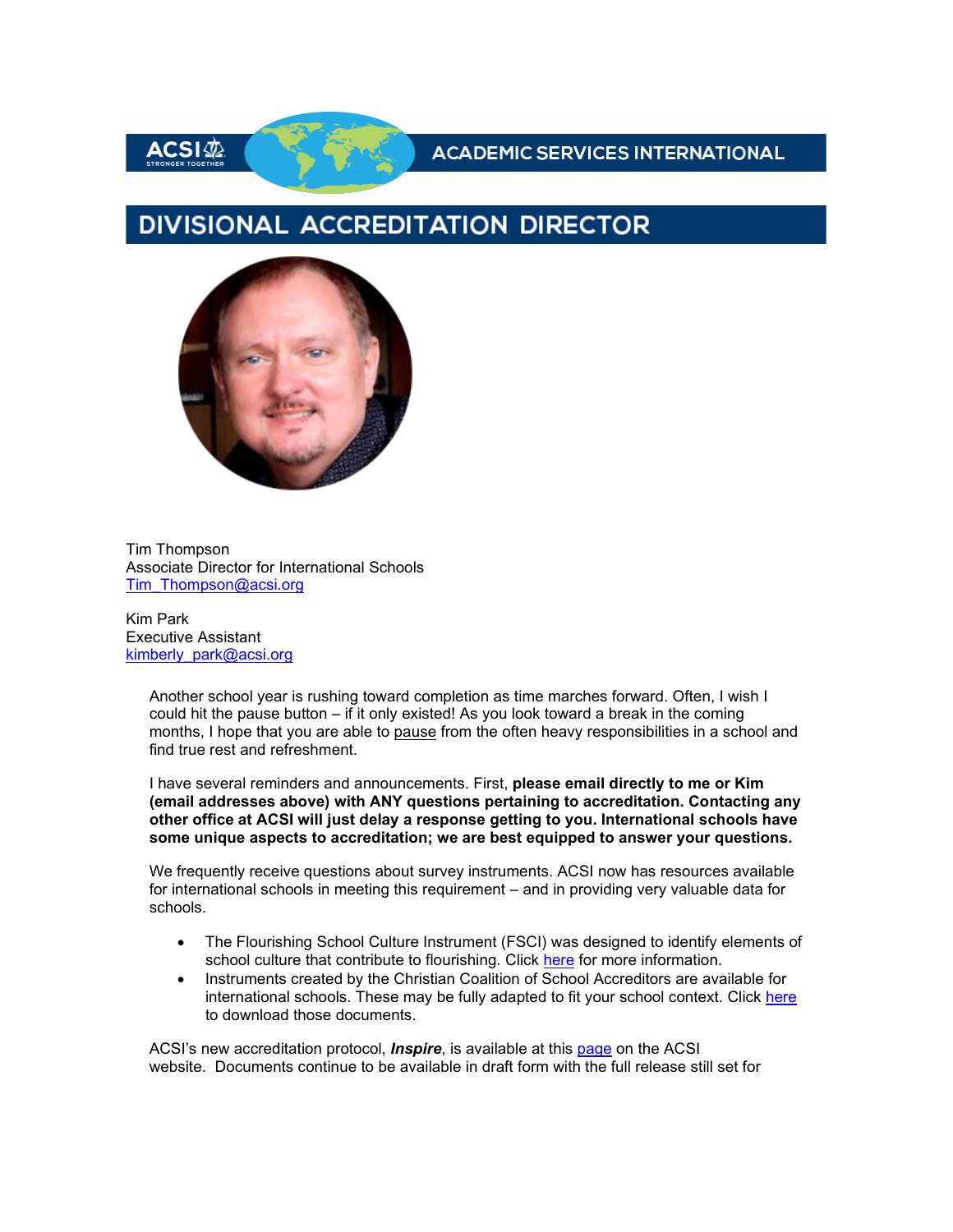August 2023. Five international schools on 3 continents are piloting *Inspire* with planned visits for next school year. Take a look, and let us know if you have any questions.

At this point a year ago we were hoping for all onsite visits this year. As it turned out, for 2021- 2022 we had only 5 live onsite team visits; 4 visits were completely virtual, and 7 more visits were hybrid (with team members onsite *and* virtual). We still had a significant number of postponements as well. We are again planning for onsite visits for the 2022-2023 school year – but with a bit more confidence this time. Time will tell as we work with each school to answer that question.

In this newsletter, I would like to highlight a fellow international educator, Michael Essenburg, who has an excellent blog on a wide range of topics pertaining to accreditation: leadership, school improvement, REACH and *Inspire* protocols, etc. Check it out [here.](http://link.acsi.org/c/7/eyJhaSI6ODcyOTMzMTMsImUiOiJlYWxmcmV5QGljc2xpbWEub3JnIiwicmkiOiJjb250YWN0LTVhOGJlMDUwNDA2M2U4MTE4MGQwMDJiZmMwYTgwMTcyLTc1Y2VkNDM3NjVmODQ1NDA5OGY5ZjhhNmEwN2JkOTllIiwicnEiOiIwMi1iMjIxMjUtMDZjMmY3MDIzZmE0NGUxMzhmMDBhZjFiM2Q1ZmY3YTIiLCJwaCI6bnVsbCwibSI6ZmFsc2UsInVpIjoiNyIsInVuIjoiIiwidSI6Imh0dHBzOi8vZXNzZW5idXJncy53b3JkcHJlc3MuY29tLz9fY2xkZWU9U3JwclBUYXJnLWpPbXB3VWUyUThYMzJOY0FIdUUtaVBKZ0w4MkU0STVfaVNJRm1sLWJ0d1NhRnYwNnYySmxacCZyZWNpcGllbnRpZD1jb250YWN0LTVhOGJlMDUwNDA2M2U4MTE4MGQwMDJiZmMwYTgwMTcyLTc1Y2VkNDM3NjVmODQ1NDA5OGY5ZjhhNmEwN2JkOTllJmVzaWQ9N2RiNWY5YjEtYzViOS1lYzExLTgxMjAtMDAwZDNhMGRlMWExIn0/GsP4gNKykOrHzi_vpvwpxw)

#### **Congratulations to the following schools that received accreditation at the recent meeting of ACSI's Commission on Accreditation.**

 Bundang International School, Korea – Initial Accreditation Christian International School of Prague – Czechia – Reaccreditation Heritage International School – Uganda – Reaccreditation LIFE International School – Spain – Initial Accreditation Sekolah Pelita Harapan Lippo Village – Indonesia – Reaccreditation

## **ACADEMIC SERVICES NEWS**

#### **Annual Reporting**

We thank you for all your hard work through these past two years of Covid. As we look forward to the 2022-2023 school year, we want to remind schools that Annual Reports will be due in October 2022, completed in full. Among other items, the Annual Report must include an update on Major Recommendations as well as an up-to-date Certification Spreadsheet. Administrators and teachers are encouraged to submit their applications to the Certification Department early in the summer to beat the rush leading up to the Annual Report due date. If you have any questions for the certification department, you can email [certification@acsi.org](mailto:certification@acsi.org) or reach them here: [Certification Questions.](http://link.acsi.org/c/7/eyJhaSI6ODcyOTMzMTMsImUiOiJlYWxmcmV5QGljc2xpbWEub3JnIiwicmkiOiJjb250YWN0LTVhOGJlMDUwNDA2M2U4MTE4MGQwMDJiZmMwYTgwMTcyLTc1Y2VkNDM3NjVmODQ1NDA5OGY5ZjhhNmEwN2JkOTllIiwicnEiOiIwMi1iMjIxMjUtMDZjMmY3MDIzZmE0NGUxMzhmMDBhZjFiM2Q1ZmY3YTIiLCJwaCI6bnVsbCwibSI6ZmFsc2UsInVpIjoiOCIsInVuIjoiIiwidSI6Imh0dHBzOi8vd3d3LmFjc2kub3JnL2FjY3JlZGl0YXRpb24tY2VydGlmaWNhdGlvbi9jZXJ0aWZpY2F0aW9uLWZvci10ZWFjaGVycy9jZXJ0aWZpY2F0aW9uLXF1ZXN0aW9ucz9fY2xkZWU9U3JwclBUYXJnLWpPbXB3VWUyUThYMzJOY0FIdUUtaVBKZ0w4MkU0STVfaVNJRm1sLWJ0d1NhRnYwNnYySmxacCZyZWNpcGllbnRpZD1jb250YWN0LTVhOGJlMDUwNDA2M2U4MTE4MGQwMDJiZmMwYTgwMTcyLTc1Y2VkNDM3NjVmODQ1NDA5OGY5ZjhhNmEwN2JkOTllJmVzaWQ9N2RiNWY5YjEtYzViOS1lYzExLTgxMjAtMDAwZDNhMGRlMWExIn0/o7zVbFZGhJBx8fV5ZSSL8g)

#### **Revision Update**

We are continuing the accreditation revision process in the transition to the *ACSI Inspire* protocol. Along with the standards and indicators, the [ACSI Inspire revision webpage](http://link.acsi.org/c/7/eyJhaSI6ODcyOTMzMTMsImUiOiJlYWxmcmV5QGljc2xpbWEub3JnIiwicmkiOiJjb250YWN0LTVhOGJlMDUwNDA2M2U4MTE4MGQwMDJiZmMwYTgwMTcyLTc1Y2VkNDM3NjVmODQ1NDA5OGY5ZjhhNmEwN2JkOTllIiwicnEiOiIwMi1iMjIxMjUtMDZjMmY3MDIzZmE0NGUxMzhmMDBhZjFiM2Q1ZmY3YTIiLCJwaCI6bnVsbCwibSI6ZmFsc2UsInVpIjoiOSIsInVuIjoiIiwidSI6Imh0dHBzOi8vd3d3LmFjc2kub3JnL2FjY3JlZGl0YXRpb25faW5zcGlyZT9fY2xkZWU9U3JwclBUYXJnLWpPbXB3VWUyUThYMzJOY0FIdUUtaVBKZ0w4MkU0STVfaVNJRm1sLWJ0d1NhRnYwNnYySmxacCZyZWNpcGllbnRpZD1jb250YWN0LTVhOGJlMDUwNDA2M2U4MTE4MGQwMDJiZmMwYTgwMTcyLTc1Y2VkNDM3NjVmODQ1NDA5OGY5ZjhhNmEwN2JkOTllJmVzaWQ9N2RiNWY5YjEtYzViOS1lYzExLTgxMjAtMDAwZDNhMGRlMWExIn0/uUKhz0NVu-e4QkAv9OhHGQ) contains the Standard 11 checklist. The purpose of the Standard 11 checklist is to allow the team chairperson to review many of the compliance issues prior to the visit. This will enable the onsite visit to be more collaborative between the visiting team and the school with a greater focus on school improvement. Watch Dr. Taylor's video on the new protocol here: [ACSI Inspire](http://link.acsi.org/c/7/eyJhaSI6ODcyOTMzMTMsImUiOiJlYWxmcmV5QGljc2xpbWEub3JnIiwicmkiOiJjb250YWN0LTVhOGJlMDUwNDA2M2U4MTE4MGQwMDJiZmMwYTgwMTcyLTc1Y2VkNDM3NjVmODQ1NDA5OGY5ZjhhNmEwN2JkOTllIiwicnEiOiIwMi1iMjIxMjUtMDZjMmY3MDIzZmE0NGUxMzhmMDBhZjFiM2Q1ZmY3YTIiLCJwaCI6bnVsbCwibSI6ZmFsc2UsInVpIjoiMTAiLCJ1biI6IiIsInUiOiJodHRwczovL3ZpbWVvLmNvbS83MDA4NzkxMDc_X2NsZGVlPVNycHJQVGFyZy1qT21wd1VlMlE4WDMyTmNBSHVFLWlQSmdMODJFNEk1X2lTSUZtbC1idHdTYUZ2MDZ2MkpsWnAmcmVjaXBpZW50aWQ9Y29udGFjdC01YThiZTA1MDQwNjNlODExODBkMDAyYmZjMGE4MDE3Mi03NWNlZDQzNzY1Zjg0NTQwOThmOWY4YTZhMDdiZDk5ZSZlc2lkPTdkYjVmOWIxLWM1YjktZWMxMS04MTIwLTAwMGQzYTBkZTFhMSJ9/onTyEo7QsDNfGtZELzISxw)[.](http://link.acsi.org/c/7/eyJhaSI6ODcyOTMzMTMsImUiOiJlYWxmcmV5QGljc2xpbWEub3JnIiwicmkiOiJjb250YWN0LTVhOGJlMDUwNDA2M2U4MTE4MGQwMDJiZmMwYTgwMTcyLTc1Y2VkNDM3NjVmODQ1NDA5OGY5ZjhhNmEwN2JkOTllIiwicnEiOiIwMi1iMjIxMjUtMDZjMmY3MDIzZmE0NGUxMzhmMDBhZjFiM2Q1ZmY3YTIiLCJwaCI6bnVsbCwibSI6ZmFsc2UsInVpIjoiMTEiLCJ1biI6IiIsInUiOiJodHRwczovL3ZpbWVvLmNvbS83MDA4NzkxMDc_X2NsZGVlPVNycHJQVGFyZy1qT21wd1VlMlE4WDMyTmNBSHVFLWlQSmdMODJFNEk1X2lTSUZtbC1idHdTYUZ2MDZ2MkpsWnAmcmVjaXBpZW50aWQ9Y29udGFjdC01YThiZTA1MDQwNjNlODExODBkMDAyYmZjMGE4MDE3Mi03NWNlZDQzNzY1Zjg0NTQwOThmOWY4YTZhMDdiZDk5ZSZlc2lkPTdkYjVmOWIxLWM1YjktZWMxMS04MTIwLTAwMGQzYTBkZTFhMSJ9/YxQXnHkDddOgkgliCY0BAQ)

The following is a condensed timeline of our next few steps:

- Summer/Fall 2022 Refine manual and handbooks to assist schools and teams with the process
- Fall 2022 Begin creating training materials
- Spring 2023 Pilot schools host visits and provide feedback